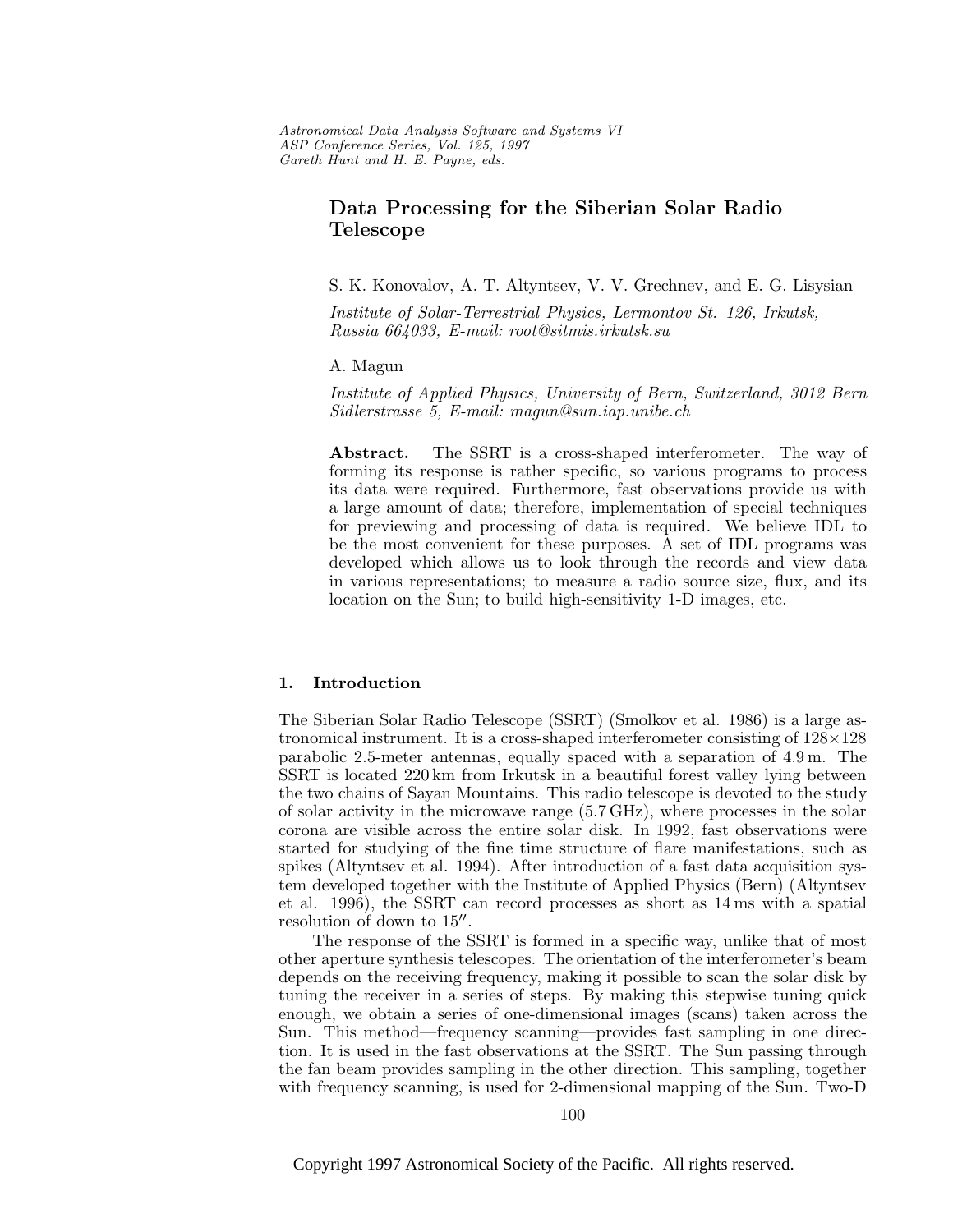

Figure 1. The display window of a program which allows correlating SSRT 1-D images with YOHKOH SXT maps and other images.

mode observations started in autumn, 1995, and have been providing images every day since spring, 1996.

Observations produce a large amount of data, which require special techniques for processing and previewing. To solve this problem, we had to develop our own special programs. Considering the advantages lent by IDL, such as efficiency, easy coding, powerful graphics, and wide acceptance among astronomers, we have chosen this language. As a result, a set of IDL programs was developed to provide these capabilities:

- looking through records and viewing data in various representations;
- measurement of a radio source size, flux, and location on the solar disk;
- building high-sensitivity 1-D images from a number of single scans;
- transformations of solar maps, such as rotation within the plain of the sky and around the polar axis of the Sun; and
- viewers and conversion programs for special and standard files, etc.

An example display from one of the programs is shown in Figure 1.

# **2. Program Features**

To program more effectively, we have been trying to follow some guidelines:

**Widget-based interface, a few graphics windows.** Most programs are provided with a widget-based graphical interface. By presenting a few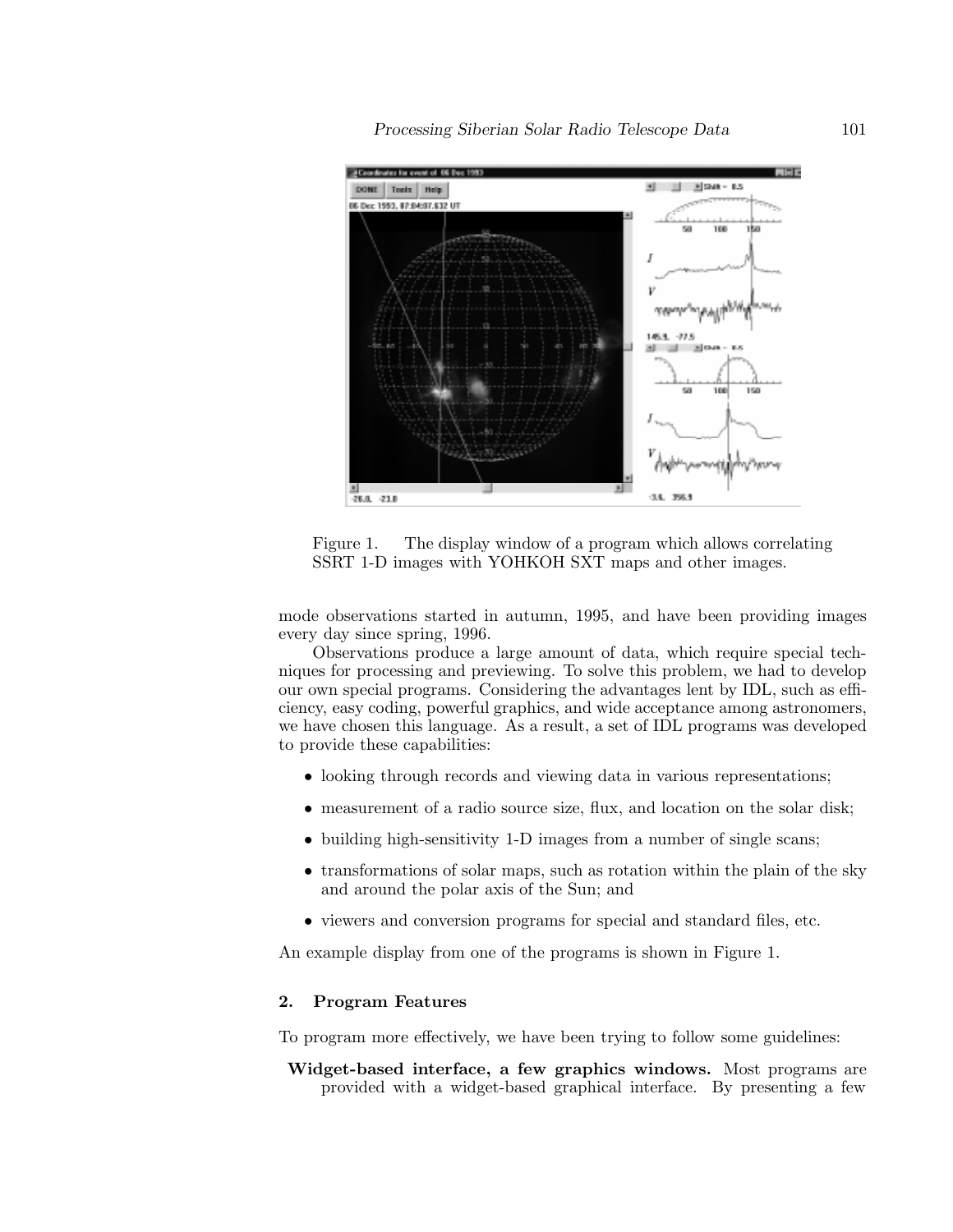#### 102 *Konovalov et al.*

graphical windows, reflecting various aspects of the data and different processing stages, the researcher gains a comprehensive overview of the situation, and can interactively and simply select an object, control the procedure, and supervise intermediate and final results. It allows him to expedite data processing and to monitor progress. The programs are especially convenient for rapid data analyses.

- **Combining SSRT data with optical or X-ray images.** To obtain a thorough picture of the event, it is useful to view and process SSRT data in combination with optical or X-ray images. By means of the global network, it is now possible to obtain the required images from various observatories. After appropriate preprocessing, these images could be imported into a program to be viewed together with the SSRT data.
- **Providing the programs with supporting tools.** For convenience and efficiency, we provide the user with various supporting tools:  $(i)$  a calculator;  $(ii)$  an program displaying current SSRT parameters;  $(iii)$  coordinate conversion between various solar coordinate systems (heliographic, Carrington's, normalized in the plane of the sky);  $(iv)$  color palette adjustment  $(XLOADCT)$ ;  $(v)$  an interactive array viewer for looking at data in various representations (wire-mesh surface, shaded surface, halftone image, contour, and their combinations); and  $(vi)$  temporary exit into the shell.
- **Use of the library worked out by our group.** The unique features of the SSRT influence the programming needs of all of our researchers. For this reason we have developed, supplemented, and corrected some routines from the IDL library, resulting in our own library. This library contains special routines for our use, as well as routines which could be of common interest and applicability (Konovalov et al. 1997). The widget-based data processing programs use this library extensively.

# **3. Implementation**

Our widget-based programs are complex: a typical size ranges from 10 to 50 kB. Each program consists of three to six routines and uses some dozens of local variables having different types and dimensions. Because it is unlikely that a user would run two or more copies of such a program simultaneously, most of them exchange variables by means of common blocks. These variables are collected into structures. When the program is terminated, and the respective widget dies, the memory is freed by setting all these variables into scalar values.

IDL does not provide for retaining the scaling in graphics windows; therefore, when working with a few windows, one has to save the state of the system variables !X, !Y, !Z, !MAP for all the graphics windows being in use, and restore them when the cursor is placed onto a particular window.

Besides completely widget-based programs, we have also developed a hybrid program using both widgets and conventional graphics windows. This approach makes it possible to use the IDL library routines (such as PROFILES, ZOOM, etc.) in a straightforward way, and expedites program development.

All the programs can be run under IDL 3.0.1 or later versions. We welcome any interest and cooperation.